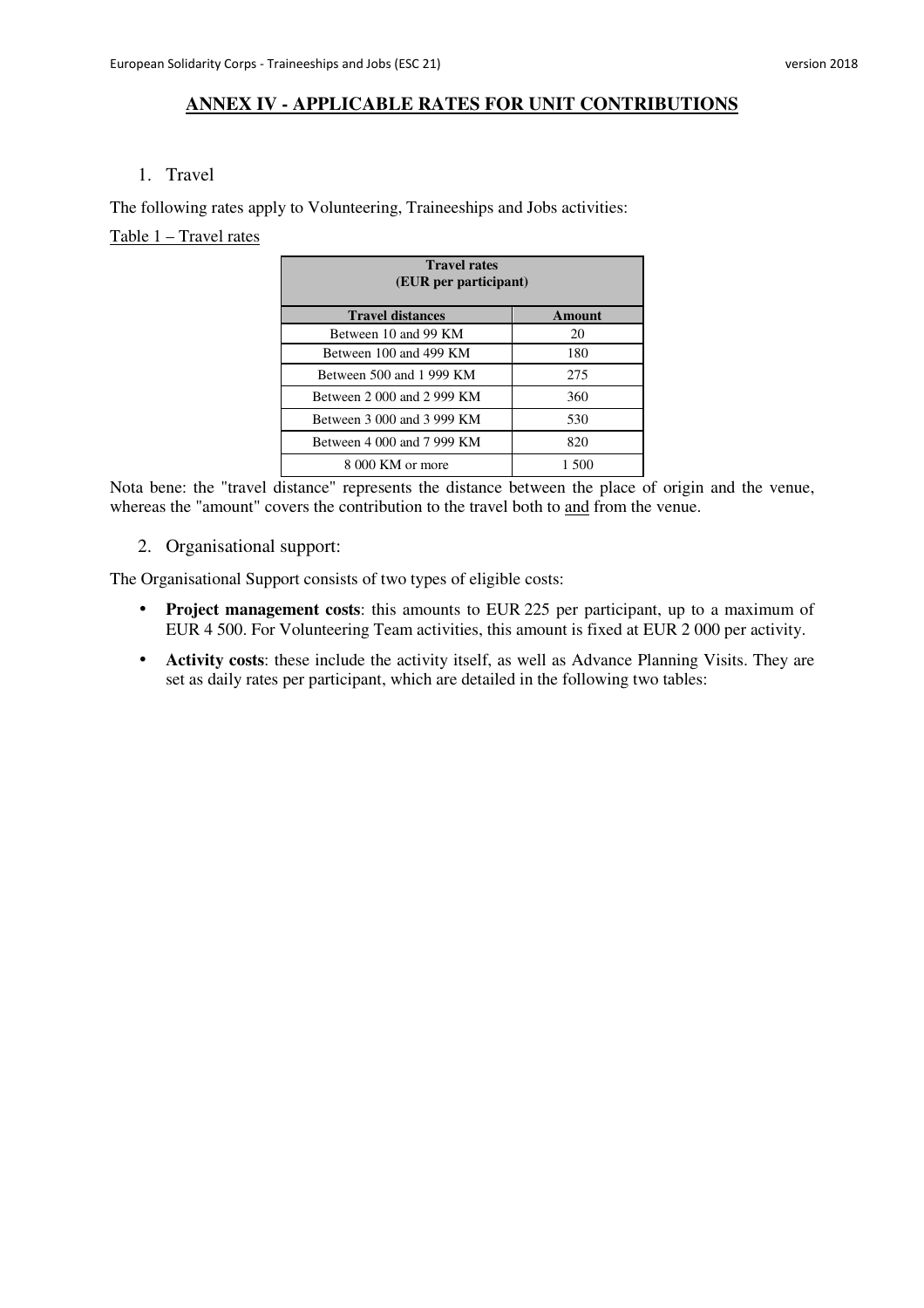# Table 2 – Organisational Support – Activity Costs

|                                       | <b>Organisational Support - Activity Costs</b><br>(EUR per day) |                              |
|---------------------------------------|-----------------------------------------------------------------|------------------------------|
|                                       | <b>Volunteering</b>                                             | <b>Traineeships and Jobs</b> |
| <b>Austria</b>                        | 24                                                              | 8                            |
| <b>Belgium</b>                        | 27                                                              | 9                            |
| <b>Bulgaria</b>                       | 18                                                              | 6                            |
| Croatia                               | 20                                                              | $\overline{7}$               |
| <b>Cyprus</b>                         | 22                                                              | $\overline{7}$               |
| <b>Czech Republic</b>                 | 18                                                              | 6                            |
| <b>Denmark</b>                        | 27                                                              | 9                            |
| <b>Estonia</b>                        | 19                                                              | 6                            |
| <b>Finland</b>                        | 27                                                              | 9                            |
| France                                | 21                                                              | 7                            |
| <b>Germany</b>                        | 24                                                              | $\,8\,$                      |
| <b>Greece</b>                         | 22                                                              | $\overline{7}$               |
| <b>Hungary</b>                        | 18                                                              | 6                            |
| <b>Ireland</b>                        | 27                                                              | 9                            |
| <b>Italy</b>                          | 22                                                              | $\boldsymbol{7}$             |
| Latvia                                | 20                                                              | $\overline{7}$               |
| Lithuania                             | 19                                                              | 6                            |
| Luxembourg                            | 27                                                              | $\boldsymbol{9}$             |
| <b>Malta</b>                          | 23                                                              | $\,8\,$                      |
| <b>Netherlands</b>                    | 27                                                              | $\boldsymbol{9}$             |
| Poland                                | 19                                                              | 6                            |
| Portugal                              | 21                                                              | $\boldsymbol{7}$             |
| Romania                               | 18                                                              | 6                            |
| Slovakia                              | 20                                                              | 7                            |
| Slovenia                              | 21                                                              | 7                            |
| <b>Spain</b>                          | 19                                                              | $\sqrt{6}$                   |
| <b>Sweden</b>                         | 27                                                              | $\overline{9}$               |
| <b>United Kingdom</b>                 | 27                                                              | 9                            |
| former Yugoslav Republic of Macedonia | 16                                                              | $\rm N/A$                    |
| <b>Iceland</b>                        | 27                                                              | $\rm N/A$                    |
| Liechtenstein                         | 25                                                              | $\rm N/A$                    |
| <b>Norway</b>                         | 27                                                              | $\rm N/A$                    |
| <b>Turkey</b>                         | 18                                                              | $\rm N/A$                    |
| Neighbouring partner country          | 16                                                              | $\rm N/A$                    |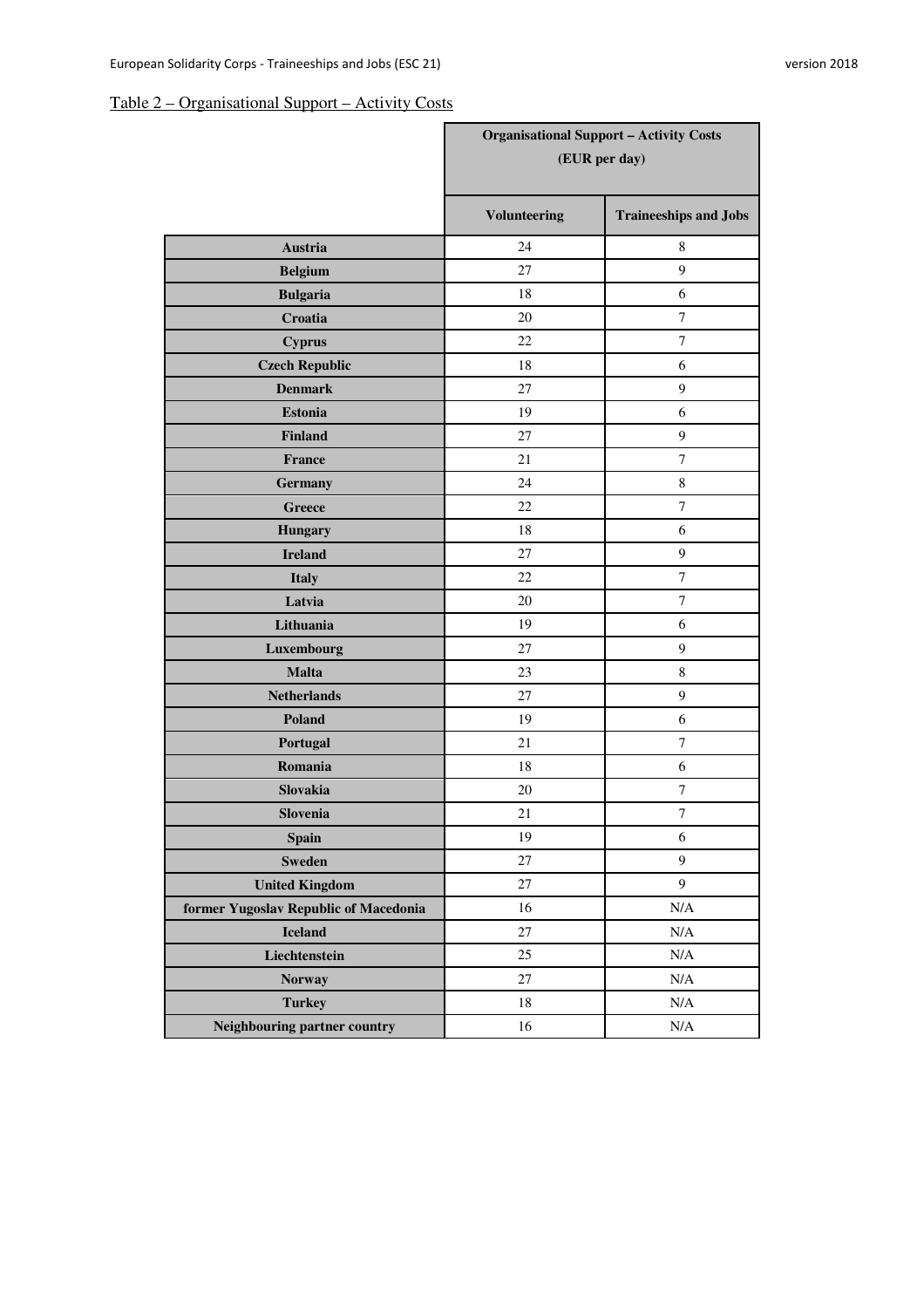### Table 3 – Organisational Support – Activity Costs for Advance Planning Visits

|                                       | <b>Organisational Support - Activity Costs</b><br><b>APV</b> only<br>(EUR per day) |                              |
|---------------------------------------|------------------------------------------------------------------------------------|------------------------------|
|                                       | <b>Volunteering</b>                                                                | <b>Traineeships and Jobs</b> |
| Austria                               | 16                                                                                 |                              |
| <b>Belgium</b>                        | 18                                                                                 |                              |
| <b>Bulgaria</b>                       | 12                                                                                 |                              |
| Croatia                               | 13                                                                                 |                              |
| <b>Cyprus</b>                         | 15                                                                                 |                              |
| <b>Czech Republic</b>                 | 12                                                                                 |                              |
| <b>Denmark</b>                        | 18                                                                                 |                              |
| <b>Estonia</b>                        | 12                                                                                 |                              |
| <b>Finland</b>                        | 18                                                                                 |                              |
| <b>France</b>                         | 14                                                                                 |                              |
| <b>Germany</b>                        | 16                                                                                 |                              |
| <b>Greece</b>                         | 15                                                                                 |                              |
| <b>Hungary</b>                        | 12                                                                                 |                              |
| <b>Ireland</b>                        | 18                                                                                 |                              |
| <b>Italy</b>                          | 15                                                                                 |                              |
| Latvia                                | 13                                                                                 |                              |
| Lithuania                             | 12                                                                                 |                              |
| Luxembourg                            | 18                                                                                 |                              |
| <b>Malta</b>                          | 15                                                                                 |                              |
| <b>Netherlands</b>                    | 18                                                                                 |                              |
| Poland                                | 12                                                                                 |                              |
| Portugal                              | 21                                                                                 |                              |
| Romania                               | 12                                                                                 |                              |
| Slovakia                              | 13                                                                                 |                              |
| Slovenia                              | 14                                                                                 |                              |
| <b>Spain</b>                          | 12                                                                                 |                              |
| <b>Sweden</b>                         | 18                                                                                 |                              |
| <b>United Kingdom</b>                 | 18                                                                                 |                              |
| former Yugoslav Republic of Macedonia | 11                                                                                 | N/A                          |
| <b>Iceland</b>                        | 18                                                                                 | N/A                          |
| Liechtenstein                         | $17\,$                                                                             | $\rm N/A$                    |
| <b>Norway</b>                         | 18                                                                                 | $\rm N/A$                    |
| <b>Turkey</b>                         | 12                                                                                 | $\rm N/A$                    |
| Neighbouring partner country          | 11                                                                                 | $\rm N/A$                    |

3. Inclusion support

The following rates are to be used for activities which include the participation of young people with fewer opportunities.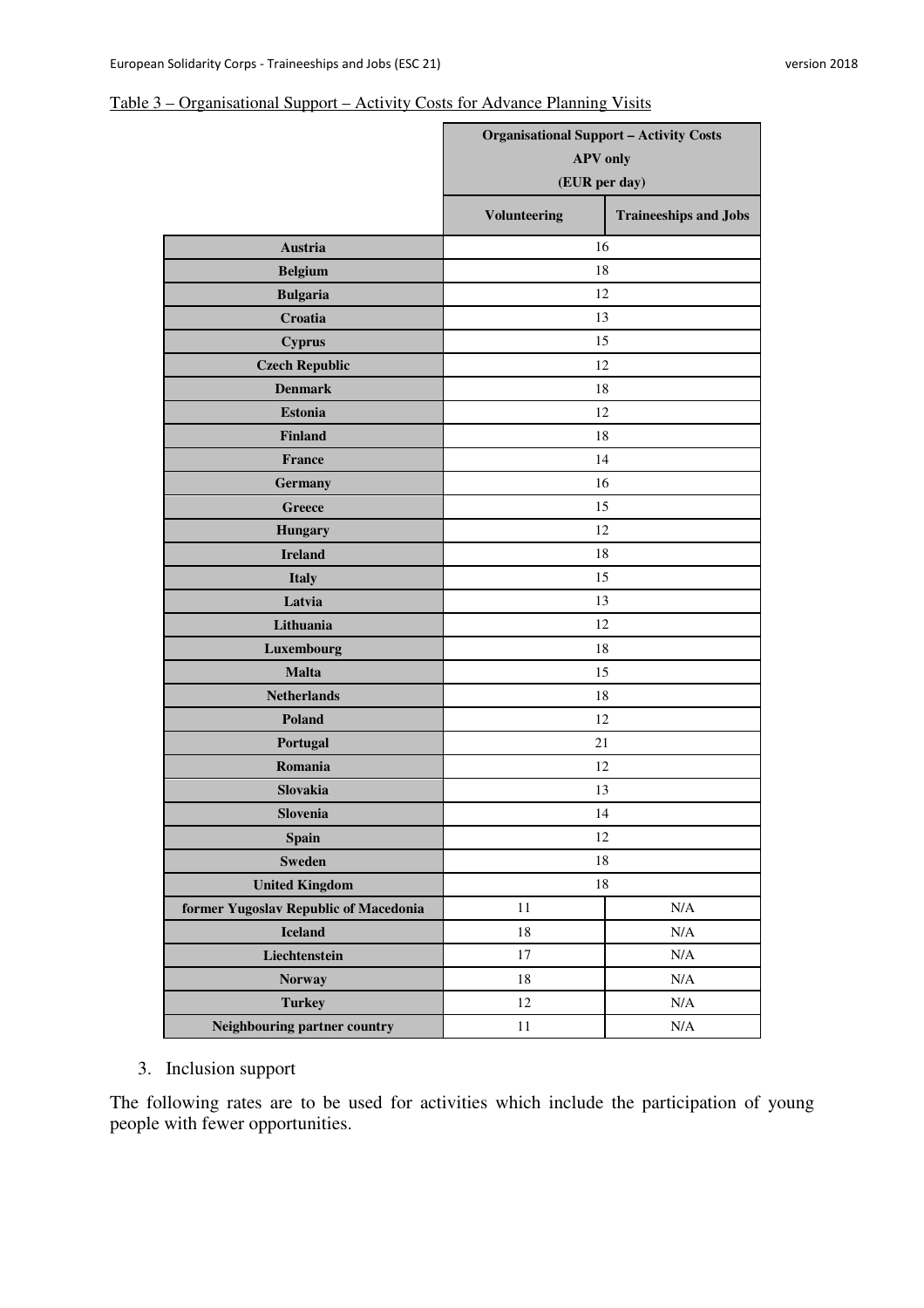### Table 4 – Inclusion Support

|                                       | <b>Inclusion Support</b><br>(EUR per day) |                              |
|---------------------------------------|-------------------------------------------|------------------------------|
|                                       |                                           |                              |
|                                       | <b>Volunteering</b>                       | <b>Traineeships and Jobs</b> |
| <b>Austria</b>                        | 8                                         |                              |
| <b>Belgium</b>                        | 9                                         |                              |
| <b>Bulgaria</b>                       | 6                                         |                              |
| Croatia                               | $\tau$                                    |                              |
| <b>Cyprus</b>                         | $\tau$                                    |                              |
| <b>Czech Republic</b>                 | 6                                         |                              |
| <b>Denmark</b>                        | 9                                         |                              |
| <b>Estonia</b>                        | 6                                         |                              |
| <b>Finland</b>                        | 9                                         |                              |
| France                                | 7                                         |                              |
| <b>Germany</b>                        | $\,$ 8 $\,$                               |                              |
| <b>Greece</b>                         | $\tau$                                    |                              |
| <b>Hungary</b>                        | 6                                         |                              |
| <b>Ireland</b>                        | 9                                         |                              |
| <b>Italy</b>                          | $\tau$                                    |                              |
| Latvia                                | $\tau$                                    |                              |
| Lithuania                             | 6                                         |                              |
| Luxembourg                            | $\mathbf{9}$                              |                              |
| <b>Malta</b>                          | $\,$ 8 $\,$                               |                              |
| <b>Netherlands</b>                    | 9                                         |                              |
| Poland                                | 6                                         |                              |
| Portugal                              | $\boldsymbol{7}$                          |                              |
| Romania                               | 6                                         |                              |
| Slovakia                              | 7                                         |                              |
| <b>Slovenia</b>                       | 7                                         |                              |
| <b>Spain</b>                          | $\sqrt{6}$                                |                              |
| <b>Sweden</b>                         | $\boldsymbol{9}$                          |                              |
| <b>United Kingdom</b>                 | $\overline{9}$                            |                              |
| former Yugoslav Republic of Macedonia | 5                                         | $\rm N/A$                    |
| <b>Iceland</b>                        | 9                                         | $\rm N/A$                    |
| Liechtenstein                         | $\,8\,$                                   | $\rm N/A$                    |
| <b>Norway</b>                         | 9                                         | $\rm N/A$                    |
| <b>Turkey</b>                         | 6                                         | $\rm N/A$                    |
| Neighbouring partner country          | 5                                         | $\rm N/A$                    |

4. Linguistic support:

This rate is applicable only for languages and/or levels not offered by the Online Linguistic Support.

EUR 150 per participant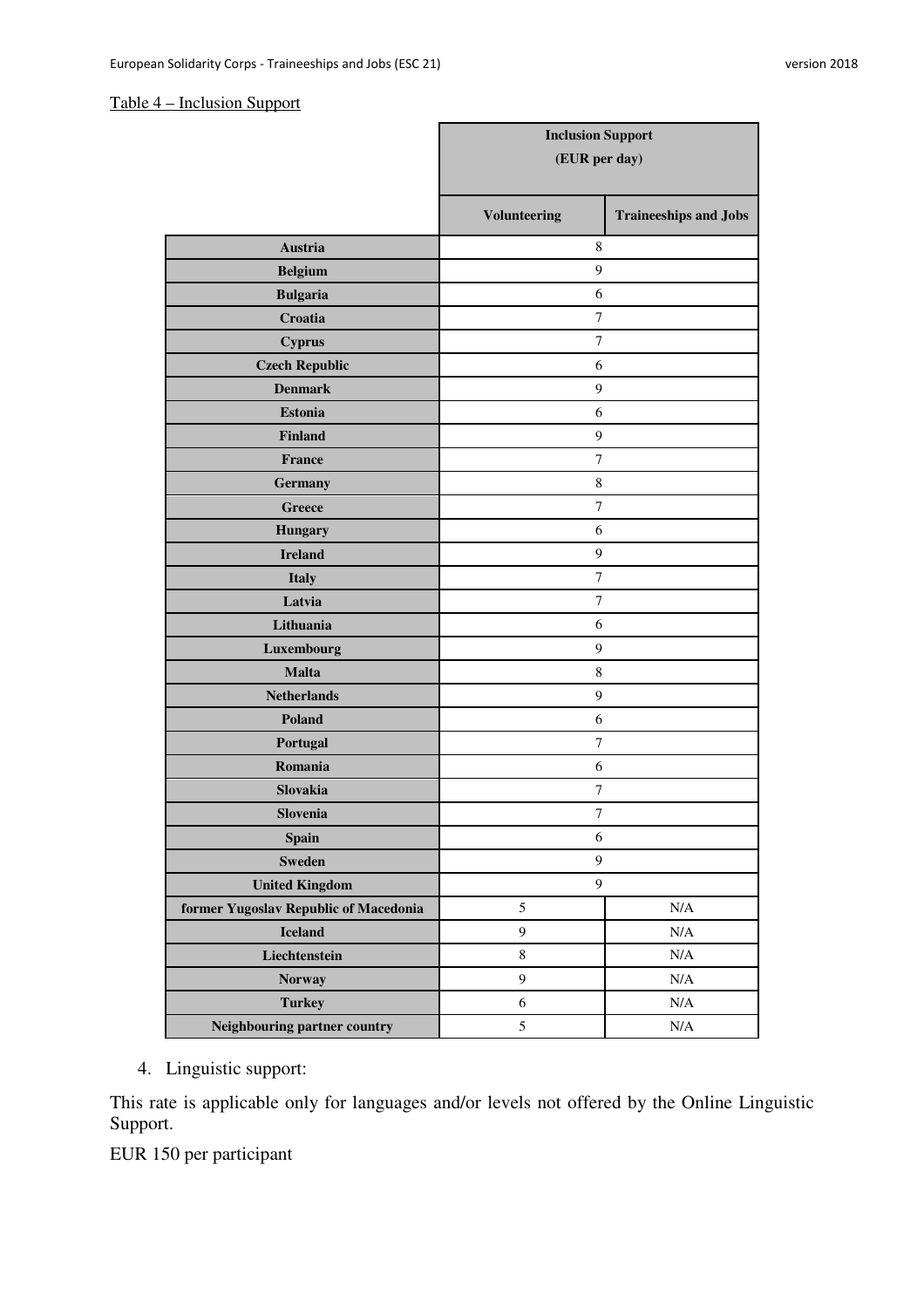# 5. Pocket Money

This rate is only applicable to Volunteering activities.

# Table 5 – Pocket Money for volunteers

|                                       | <b>Pocket Money</b><br>(EUR per day) |
|---------------------------------------|--------------------------------------|
|                                       | <b>Volunteering</b>                  |
| <b>Austria</b>                        | 5                                    |
| <b>Belgium</b>                        | $\overline{4}$                       |
| <b>Bulgaria</b>                       | $\overline{4}$                       |
| Croatia                               | 5                                    |
| <b>Cyprus</b>                         | 5                                    |
| <b>Czech Republic</b>                 | 5                                    |
| <b>Denmark</b>                        | 6                                    |
| <b>Estonia</b>                        | $\overline{4}$                       |
| <b>Finland</b>                        | 5                                    |
| <b>France</b>                         | 6                                    |
| <b>Germany</b>                        | 5                                    |
| <b>Greece</b>                         | 5                                    |
| <b>Hungary</b>                        | 5                                    |
| <b>Ireland</b>                        | 6                                    |
| <b>Italy</b>                          | 5                                    |
| Latvia                                | $\overline{4}$                       |
| Lithuania                             | $\overline{4}$                       |
| Luxembourg                            | 5                                    |
| <b>Malta</b>                          | 5                                    |
| <b>Netherlands</b>                    | 5                                    |
| Poland                                | $\overline{4}$                       |
| Portugal                              | 5                                    |
| Romania                               | 3                                    |
| Slovakia                              | 5                                    |
| Slovenia                              | $\overline{4}$                       |
| <b>Spain</b>                          | 5                                    |
| <b>Sweden</b>                         | 5                                    |
| <b>United Kingdom</b>                 | 6                                    |
| former Yugoslav Republic of Macedonia | 3                                    |
| <b>Iceland</b>                        | 6                                    |
| Liechtenstein                         | 6                                    |
| <b>Norway</b>                         | 6                                    |
| <b>Turkey</b>                         | $\overline{4}$                       |
| Neighbouring partner country          | 3                                    |

### 6. Relocation Allowance

This rate is only applicable to Traineeships and Jobs activities.